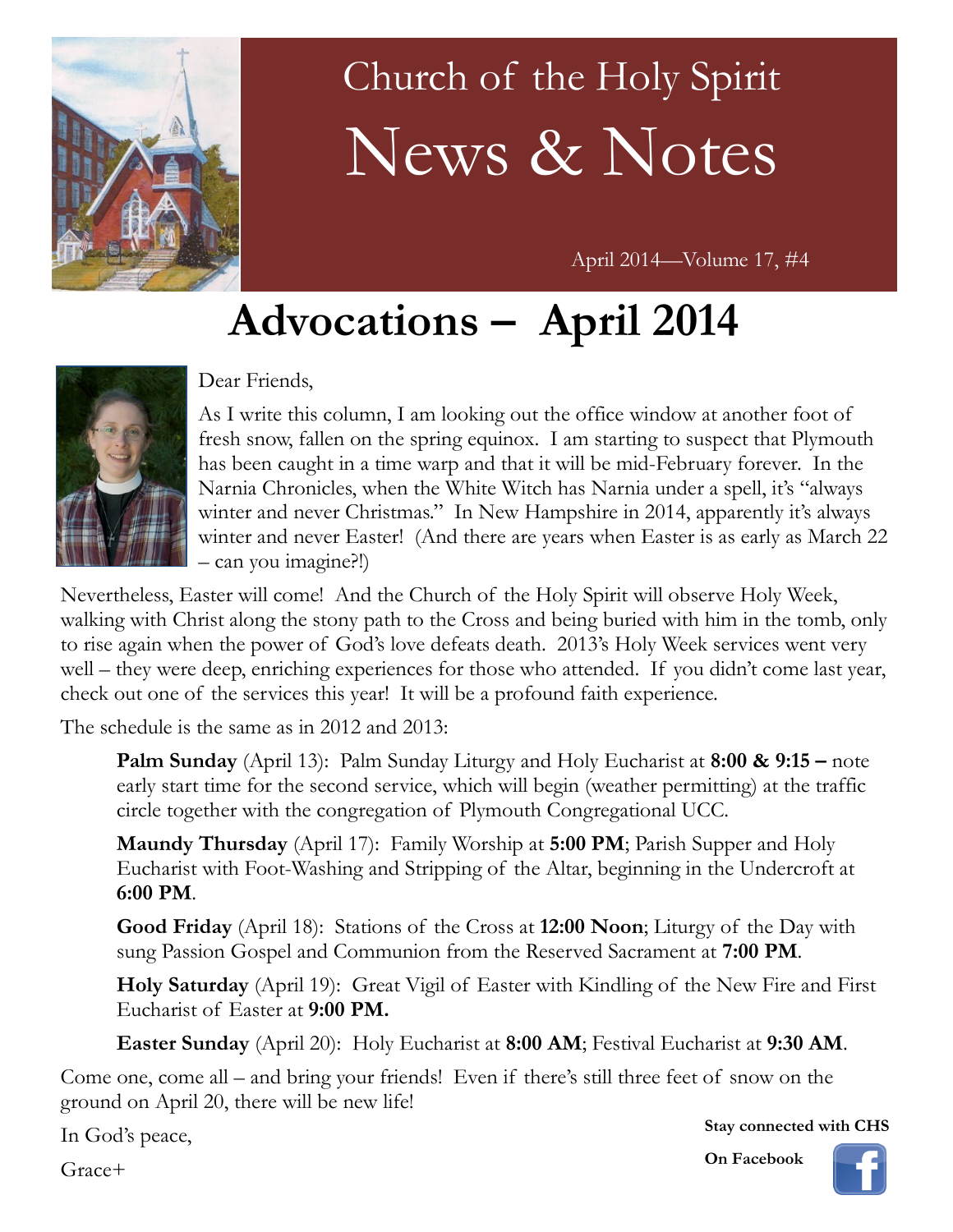

Page 2

**Church of the Holy Spirit**

P. O. Box 68 Plymouth, NH 03264 **Church Building** 170 No. Main Street **Community Life Center** 263 Highland Street (603) 536-1321

Rector *Rev. Grace Burson* Vestry Members

Senior Warden

*Joan Bowers*

Junior Warden (property issues) *Robert Cochran*

Treasurer

*Wavell Fogleman*

Clerk

*Kristen Fischer*

At-Large Members

*Brendon Hoch*

*John McGovern*

*Stephanie Osborne*

*Sharon Smith*

Email *holyspiritplymouth@myfairpoint.net* Website www.holyspiritplymouth.org Newsletter Publishing 603- 536-1321 Melissa Greenawalt (holyspiritnh@myfairpoint.net)

### **Exciting progress on the building project!**

The Capital Campaign Committee is pleased to report that the campaign tally currently stands at 77% (\$308,000) in our progress toward our goal of raising \$400,000 to build the new church. If they have not yet contacted you, they will probably do so soon, as we work on getting all the way to 100%! Our profoundest thanks to those whose pledges have gotten us this far toward our vision of a barrier-free, flexible, efficient building that will position us to expand our worship, fellowship, formation and outreach ministries.

Meanwhile, a very exciting opportunity has arisen for us to pursue a significant state grant that would allow us to incorporate a commercial kitchen and community gathering space (parish hall) into the project from the start. This extension of the building would allow us to fill a clear need in the community, which lacks both commercial kitchens and affordable gathering spaces. We are working closely with Whole Village, the Farmers' Market, and many other local groups who are enthusiastic about the possibility of this vision coming to fruition. The grant application is a daunting one, and of course nothing is guaranteed; but we are working hard to make our case as well as we can. I am very excited about this chance to live more fully into our mission of serving the community in Plymouth and the surrounding area.

Please continue to keep the Capital Campaign and the grant application process in your prayers!

## **Holy Week Services**

Lent has begun, which means that (despite the surplus of snow outside) Holy Week and Easter are just around the corner. Put the Holy Week services into your calendar now:

- Maundy Thursday (April 17, 6 PM)
- Good Friday (April 18, noon and 7 PM)  $\bullet$
- Great Vigil of Easter (April 19, 9 PM).

Holy Week was full of wonderful energy last year and we hope that even more people will participate in these unique and powerful worship experiences in 2014.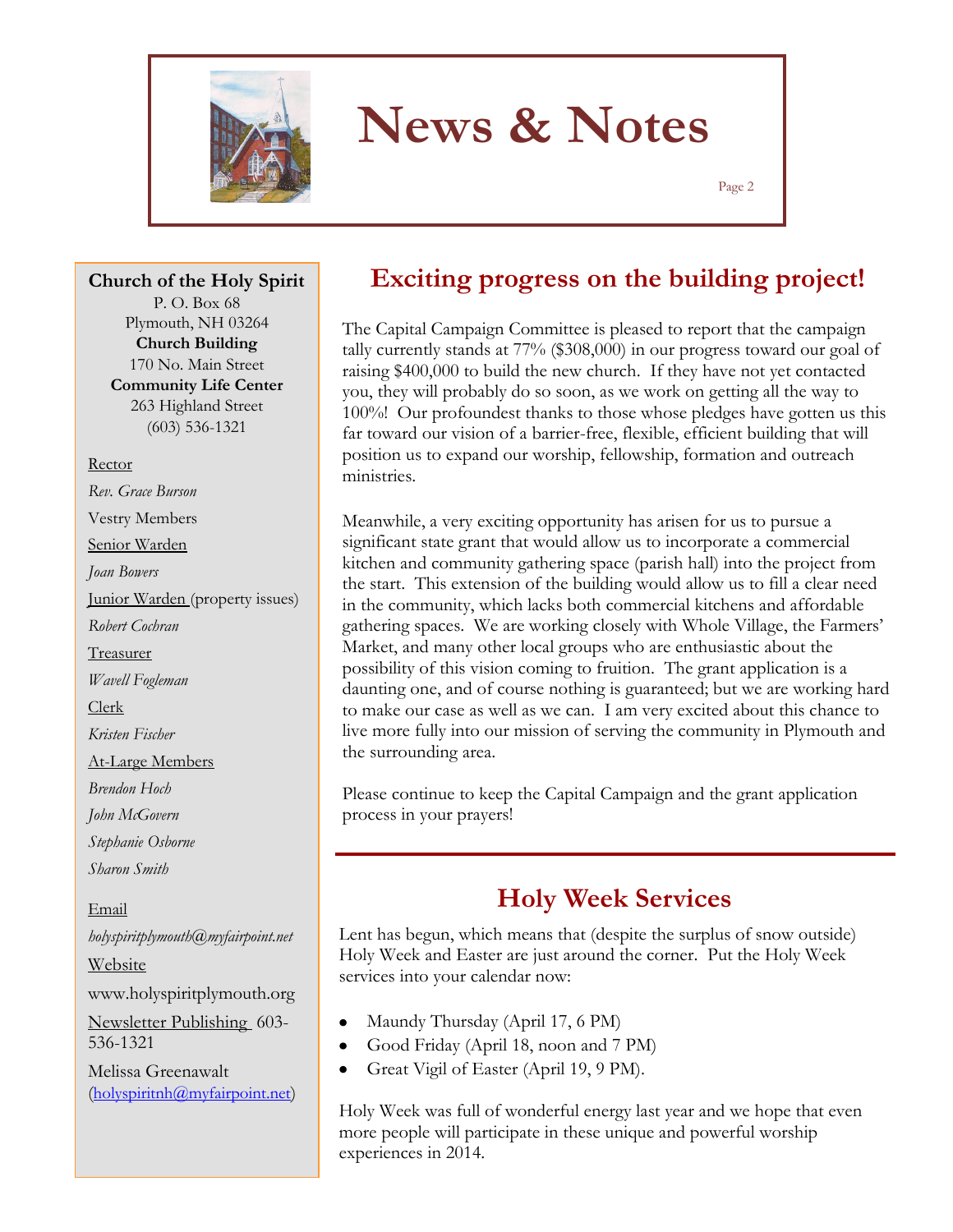

Page 3

## **Continuing Lent Programs**

- The final two **Community Lenten Program** sessions will take place from 5:30-7:00 PM on Tuesdays in Lent (through April 8) and will include supper and a presentation on spiritual practices. (See schedule below.)
- **Brown Bag Bible Study** continues on Wednesdays in Lent, 11 AM-noon at the CLC (263 Highland Street) through April 9. We've been looking at the Scripture readings for the upcoming Sunday. Bring your lunch if it helps you to fit this time of study and reflection into your schedule.

## **Mardi Gras Dinner**

On March 4, members of the Church of the Holy Spirit gathered at Griswold Hall for the Mardi Gras dinner and the Burning of the Palms (see photos, below). In addition to the traditional fare, attendees also had the chance to enjoy some alligator, thanks to Wavell Fogleman and his travels!



## **Community Lenten Series**

The Church of the Holy Spirit hosted the first Community Lenten Series for 2014 March 11. Parishioners from various Plymouth Churches came together for fellowship and food, and Grace led the group in the practice of "Praying in Color." Bishop Hirschfeld paid a visit as well! CHS will host the final Community Lenten Series on April 8 and is looking for a few good folks who are willing to help prepare food. Please contact Grace if you would like to help!



#### **Schedule for the Community Lenten Series:**

- April 1, at Plymouth UMC: Diane Randall, "Spiritual Storytelling"
- April 8, at CHS: Rev. Paulo Franca (of Plymouth UCC), "Being Human: A Lenten Practice"

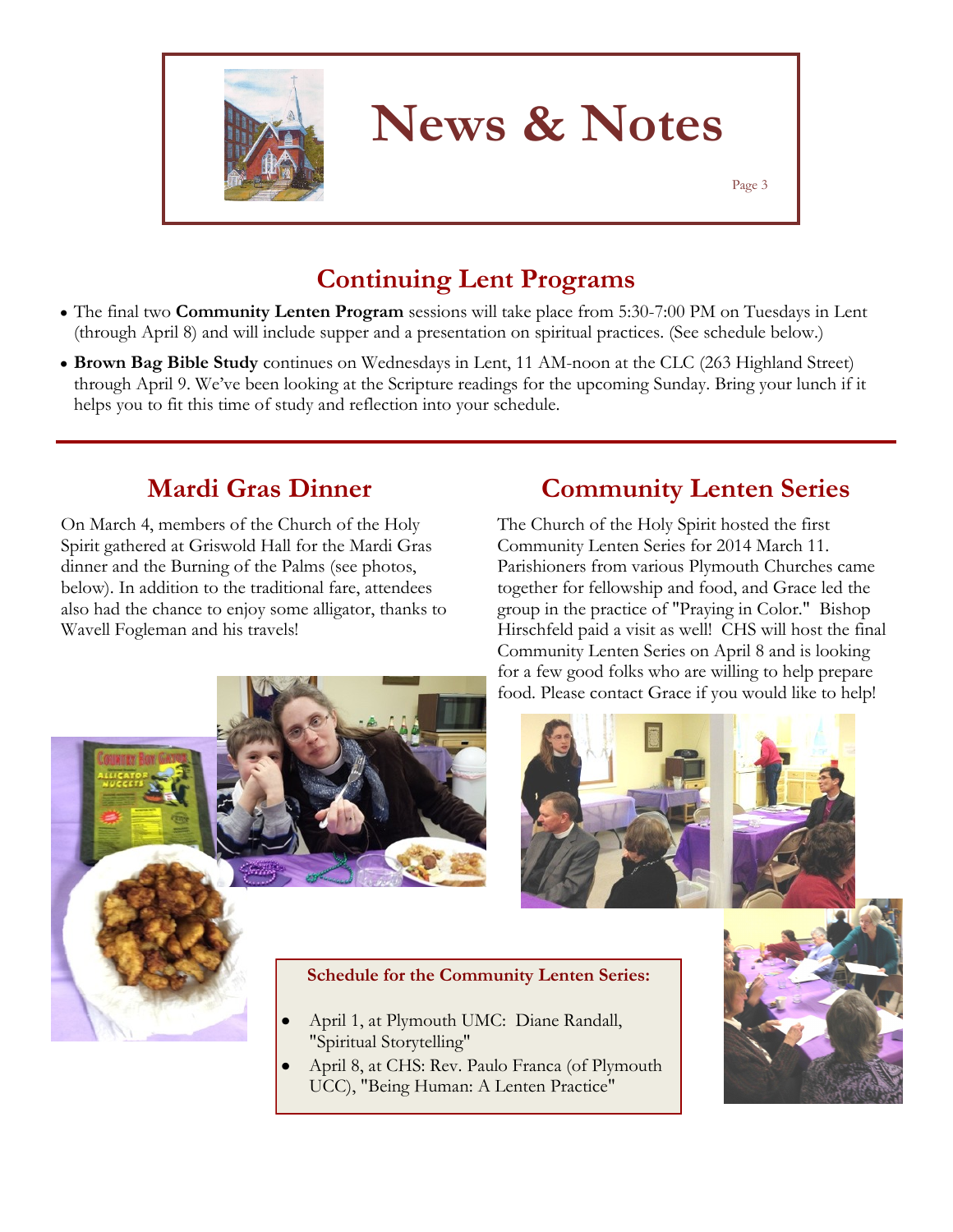

Page 4

#### **"Ashes to Go" Comes to Plymouth**

On Ash Wednesday this year, Grace and several parishioners "took worship to the streets" in the first Ashes to Go in Plymouth. Curious passers-by stopped on Main Street on a cloudy winter afternoon to learn and to be ashed, and familiar faces took the opportunity to incorporate a moment of prayer into their busy day!



## **April Celebrations**

#### **Birthdays**

Cynthia Day Nicholas Ring Liz McKinney Sally Peters Tom Witmer Robin Bowers Meredith Sherman

Georgia Dexter Kate Donahue Brint Woodward Bob Cochran Simon Mauchly Libby Desfosses

#### **Anniversaries**

Neil & Jane Keller Russ & Janet Carlisle

#### **Save the Date: Lay Leadership Institute**

Congregational lay leaders and clergy are encouraged to make plans for the 2014 Lay Leadership Institute: Saturday, 3 May 2014 in the Rundlett Middle School in Concord. Formerly a school for vestries, the Lay Leadership Institute is now extended to prepare all lay leaders in our congregations for their ministries in the church – and, by extension, in the world. For more information, go to [www.nhepiscopal.org/lay](https://us3.admin.mailchimp.com/campaigns/wizard/www.nhepiscopal.org/lay-leadership-institute)[leadership-institute.](https://us3.admin.mailchimp.com/campaigns/wizard/www.nhepiscopal.org/lay-leadership-institute) 

#### **Family Worship for 2014**

Family Worship is CHS' "third congregation," and if you've been wondering where the children and their parents are on Sunday mornings … they're at Family Worship on Wednesday evenings! You do NOT have to be a child, or have a young child, to come and be part of this terrific group and its experience of faith and fellowship!

Our gatherings – of young children, their families, and those who love them – are being held his semester on the campus of Holderness School, and the families from the parish and the school are enjoying our time together. We eat together, then share a Bible story and activity and a short, kid-friendly worship service. The time frame is 5:30-7:00 PM. Contact Grace  $(holyspiritrector@gmail.com, 996-1490)$  for details.

*All sessions are Wednesdays, 5:30-7:00 PM, unless otherwise indicated.*

**April 9** – The Good Samaritan \*(**April 17** [Thursday at 5 PM]: Parish Maundy Thursday dinner – Cross & Resurrection) **April 30** – Easter Week **May 14** – The Good Shepherd \***May 28** – The End of the Story

\* Dates with an asterisk are in the Undercroft; all others are at Holderness School.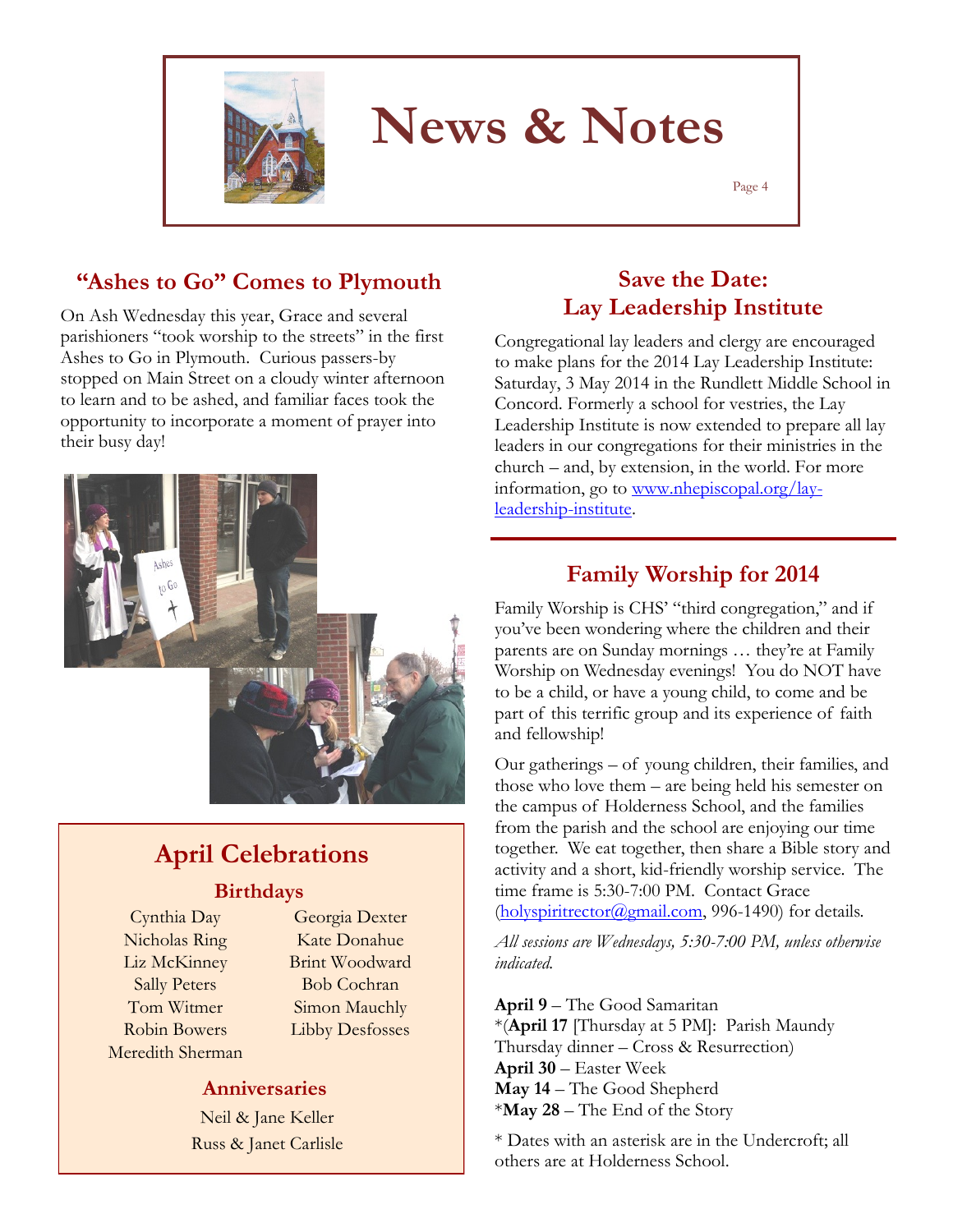

Page 5

#### **ECW Meeting and Book Sale**

The next ECW meeting will be on Thursday, April 3rd at noon in Griswold Hall. And…it's time again for this year's Book Sales! The first Book Sale will be Thursday, April 24th from 3-6 p.m. in Griswold Hall (weather permitting). Please contact Barbara Brooks at 744-3597 with any questions.

#### **Mugs, Anyone?**

If anyone knows what happened to the remaining CHS mugs that were in the narthex of the Main Street building, please let the office know!

#### **Spread Some Cheer--Help With the Postcard Ministry**

Looking to get involved in a very special corner of church life? Consider volunteering to spread cheer as part of the Postcard Ministry! We are still looking for volunteers for the month of January, February, or December. For one month, send birthday greetings, anniversary wishes, and simple "thinking of you" notes to parishioners. You'll be supplied with everything you need, so if you're interested, contact Postcard Ministry Coordinator Kathy Lennox by phone at 536-4779 or at  $\frac{\text{kmlenox}(a)$  plymouth.edu.

#### **Acolytes and LEMs Needed!**

CHS still could very much use a few new ACOLYTES or LAY EUCHARISTIC MINISTERS! These ministries help to make our worship orderly and meaningful. LEMs serve the chalice of wine during communion; acolytes carry the cross and gospel book and assist the priest in other ways. If you are interested in acolyting, contact Kate Donahue at [kdonahue@prhs.sau48.org](mailto:kdonahue@prhs.sau48.org) or 536-9539. If you are interested in being a LEM, contact Kathy at [kmlennox@plymouth.edu](mailto:kmlennox@plymouth.edu) or 536-4779.

#### **Follow Grace's Blog!**

Have you visited Grace's blog, "[Parables of the Pea](http://parableofthepeapatch.wordpress.com/)  [Patch"?](http://parableofthepeapatch.wordpress.com/) You'll find each week's sermon there, as well as other writings and insights, so it's a great way to stay even more connected. You can link to the blog at parableofthepeapatch.wordpress.com.

#### **Sunday Service Child Care— Volunteers Needed!**

Volunteers are needed to help provide child care in the Undercroft during the 9:30 am service each week through mid-May. The shift lasts from 9:15 – 10:30. If you are Safe Church trained and would like to help, please contact Melissa Greenawalt at 536-1321 or email holyspiritnh@myfairpoint.net.

#### **Ahh...Spring in New Hampshire!**

"White sand or white snow; if you squint hard enough it's all the same, right?" Bob and Anne Cochran snapped this great shot of "Spring in the North"--on

March 17th! Some days it certainly feels like spring will never come, but every day the sun gets warmer and the birds return a few at a time. We'll be swatting blackflies before we know it here in New Hampshire!



Do you have news to share? We'd love to hear from you! Send your announcements to Melissa Greenawalt, Parish Administrator, at holyspiritnh@myfairpoint.net. Submissions should be received by Wednesday morning to be included in that week's email newsletter.